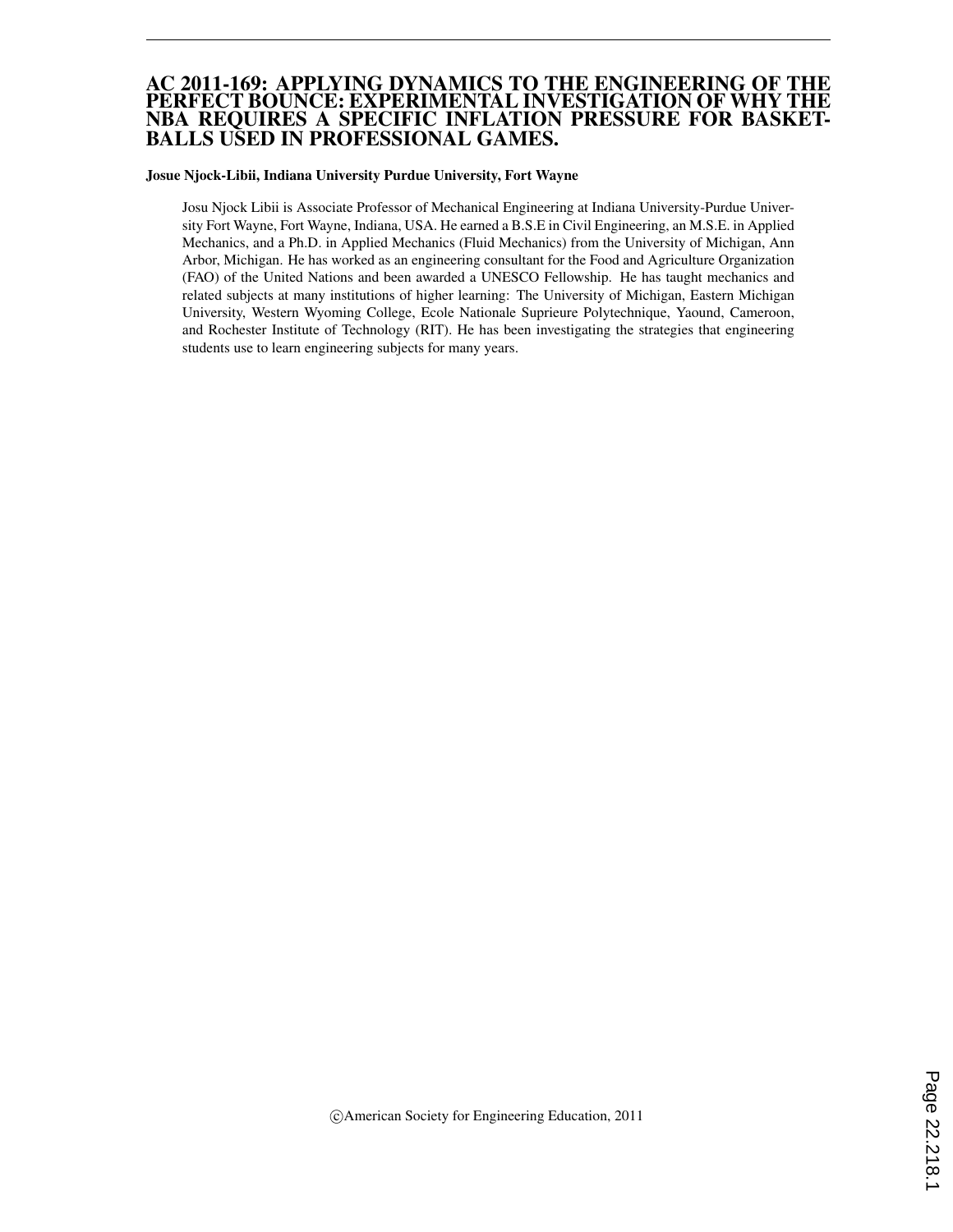# **Engineering the perfect bounce from a basketball: Why the NBA requires a specific inflation pressure for basketballs used in professional games**

## **Abstract**

This paper discusses the bouncing of a basketball as an application of what is learned in dynamics. The National Basketball Association (NBA) has definite specifications for balls that are used in its games. The ball must be orange in color, have a circumference of 29.5 inches, and weigh 22 ounces (size 7); it must also have an internal pressure between 7.5 and 8.5 psi. The WNBA has similar requirements. Why is it necessary to specify the test height and the internal pressure?

Three sets of experiments are presented; they were done as a class assignment in a Dynamics course in order to answer this question. These experiments show that the results from the central impact of two particles can be used to explain and demonstrate why these two requirements are necessary. It is shown that increasing the height from which a basketball is dropped decreases its rebound height relative to the original drop height but that increasing the internal pressure of a basketball increases its rebound height and, hence, compensates for the effects of increasing the drop height. Therefore, it is possible to achieve the same rebound height with a given ball by using various combinations of the internal pressure and the drop height. Accordingly, specifying the height from which a basketball is dropped during a ball-drop test and its internal pressure during the subsequent fall is essential in order to interpret the quality of the bounces of different basketballs accurately and without ambiguity.

## **1. Introduction**

Experienced basketball players use the ability of a ball to bounce to assess its adequacy for use in games. This is related to the extent to which the balls dissipate energy during impact with the surface of the court. Such bouncing tests relate directly to the concept of the collision of particles  $[1-3]$ . This author and others have shown how software commonly available online and in Microsoft Windows XP can be used to demonstrate and analyze the energy dissipation that occurs when a ball bounces off the court during a game <sup>[4-10]</sup>. For this paper, data were collected directly from different kinds of bouncing balls by students and used in class to illustrate a practical application of the coefficient of restitution that students learn in the dynamics of impacts and collisions <sup>[6]</sup>.

The impact process between a ball and a hard surface involves a change, albeit temporary, in the shape of the ball <sup>[1]</sup>. A frame-by-frame study of the pictures of bouncing tennis balls obtained using high-speed cameras (2000 frames per second) in our laboratory demonstrated that this process consists of four separate and distinct phases: initial contact, deformation of the original shape, restitution and recovery of the shape of the ball, and separation and takeoff  $[6]$ .

In general, impulses that act on the ball during the deformation phase are different in magnitude and direction from those that arise during the restitution phase of the collision<sup>[11]</sup>. It is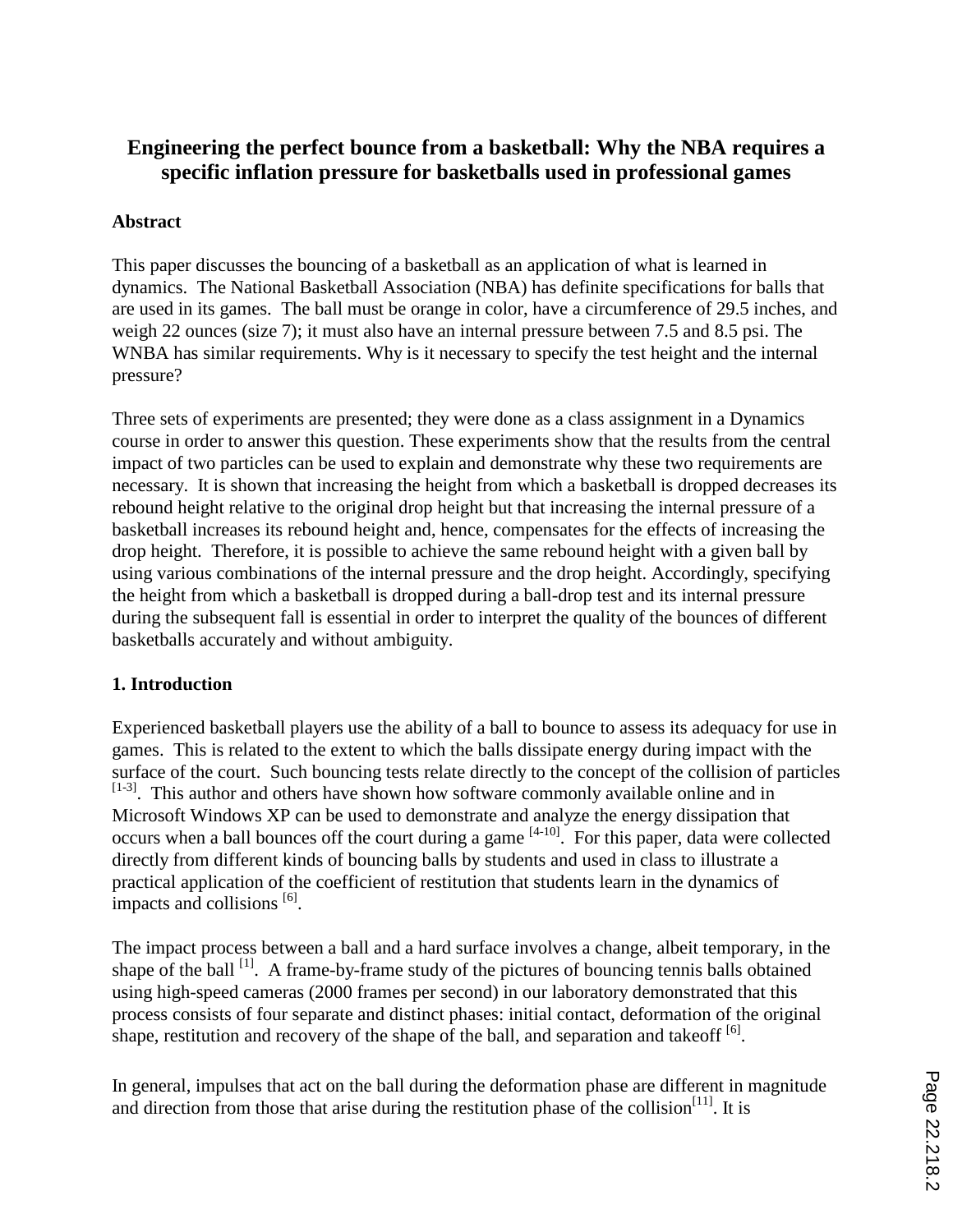conventional, therefore, to compare their magnitudes by means of a ratio called the coefficient of restitution.

For two particles A and B that are, say, assumed to be moving in the same direction before as well as after central impact with absolute velocities  $v_A$  and  $v_B$ , respectively, analysis shows that the coefficient of restitution is related to the relative speeds of the particles before and after impact, as shown below  $[1-3]$ .

$$
e = \frac{(\nu_B)_{after} - (\nu_A)_{after}}{(\nu_A)_{before} - (\nu_B)_{before}}
$$
 (1)

If particle B represents the ball and particle A the rigid surface of the court, then, in this case, the coefficient of restitution becomes

$$
e = -\frac{\left(v_B\right)_{after}}{\left(v_B\right)_{before}}
$$
 (2)

When collision is perfectly elastic, the two impulses are equal. When it is not, the restitution impulse is smaller than the deformation impulse, leading to a coefficient of restitution that is less than one.

Experiments by many authors over the years have shown that, for a given ball, the energy dissipated by an impact varies with the height from which the ball was dropped. The higher the initial drop height, the smaller the rebound height. That is, the ratio of the rebound height to the drop height decreases as the drop height increases and it increases as the drop height decreases [4-6] .

Energy dissipated by a bouncing ball can be measured using the sound produced when a ball strikes a solid surface. The sound produced by successive impacts is recorded and analyzed to give the time intervals separating consecutive impacts. It has been shown that these time intervals are related to the coefficient of restitution  $\left[6\right]$ . The use of this technique is relatively common. Bernstein used this procedure in 1977<sup>[7]</sup>. Smith, Spencer, and Jones automated this process using a microcomputer in 1981<sup>[8]</sup>. Stensgaard and Laegsgaard adapted it to a PC in  $2001^{[9]}$ . Aguiar and Laudares<sup>[10]</sup> extended the work of Bernstein<sup>[7]</sup>, Stensgaard, and Laesgaard <sup>[9]</sup> and used data related to the coefficient of restitution of a bouncing ball to determine of the acceleration of gravity in 2003. Foong, Kiang, Lee, March and Paton [12] applied this work to an examination question aimed at determining how long it took a bouncing ball to bounce an infinite number of times in 2004 and Njock Libii<sup>[6]</sup> used it in 2010 to compare old tennis balls with new ones.

The remainder of the paper is organized in the following manner: First, three sets of experiments are described and their results are presented; this is followed by a discussion of the mechanics of rebound and the associated loss of energy. The purpose of that discussion is to relate the results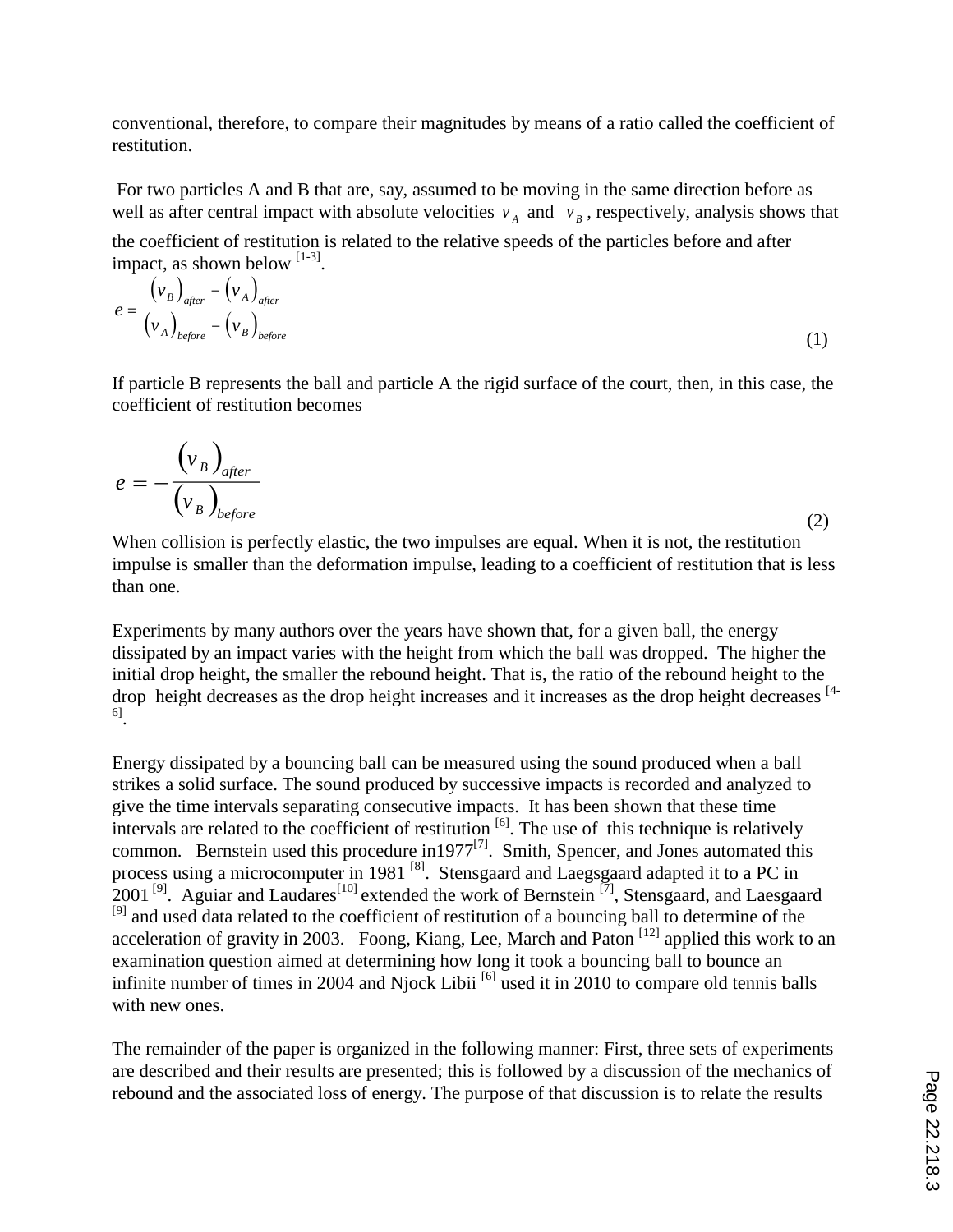of the experiments to the requirements made by the NBA regarding drop heights and the inflation pressures of professional basketballs. Finally, the impact of the project on student learning is discussed.

# **2. Experiments**

Three sets of experiments are presented: drop-ball experiments, inflation-pressure experiments and duration-of impact experiments. A drop-ball experiment is one in which a ball is released from rest from a given height (drop height) above a rigid surface; it is allowed to strike the surface of the court, and the height to which the ball rebounds is measured. Drop-ball experiments measure rebound heights and compare them to the corresponding drop heights; inflation-pressure experiments measure the effect of the inflation pressure of a basketball on its rebound height; and duration-of impact experiments measure the duration of the impact between the falling ball and the rigid surface on which it falls and correlate these durations to the magnitudes of the corresponding drop heights. After the experiments have been described and the corresponding results presented, the mechanics of rebound and associated energy dissipation are discussed as they relate to professional basketballs.

## 2.1. Drop-ball experiments

The purpose of these experiments is to measure the effects of the nature of the ball and drop heights on the magnitude of the rebound heights. Results of these experiments verify what is reported in the literature, which is that increasing the drop height of a ball decreases the rebound height relative to the drop height. These results held true for all balls that were tested.

The white wall of a laboratory with a very high ceiling was used as a background. Height levels were marked on that wall to measure both the height from which the ball was dropped and the maximum height to which the ball bounced. A continuously running digital video camera and a microphone were used to record the movement of the ball and the sound it made when it hit the floor during drop trials, Fig. 1. The resulting footage was slowed down, studied, and the appropriate heights and sound waves were extracted from it.



Figure 1: A setup that shows how data were collected (Courtesy of Group  $2^{18}$ ).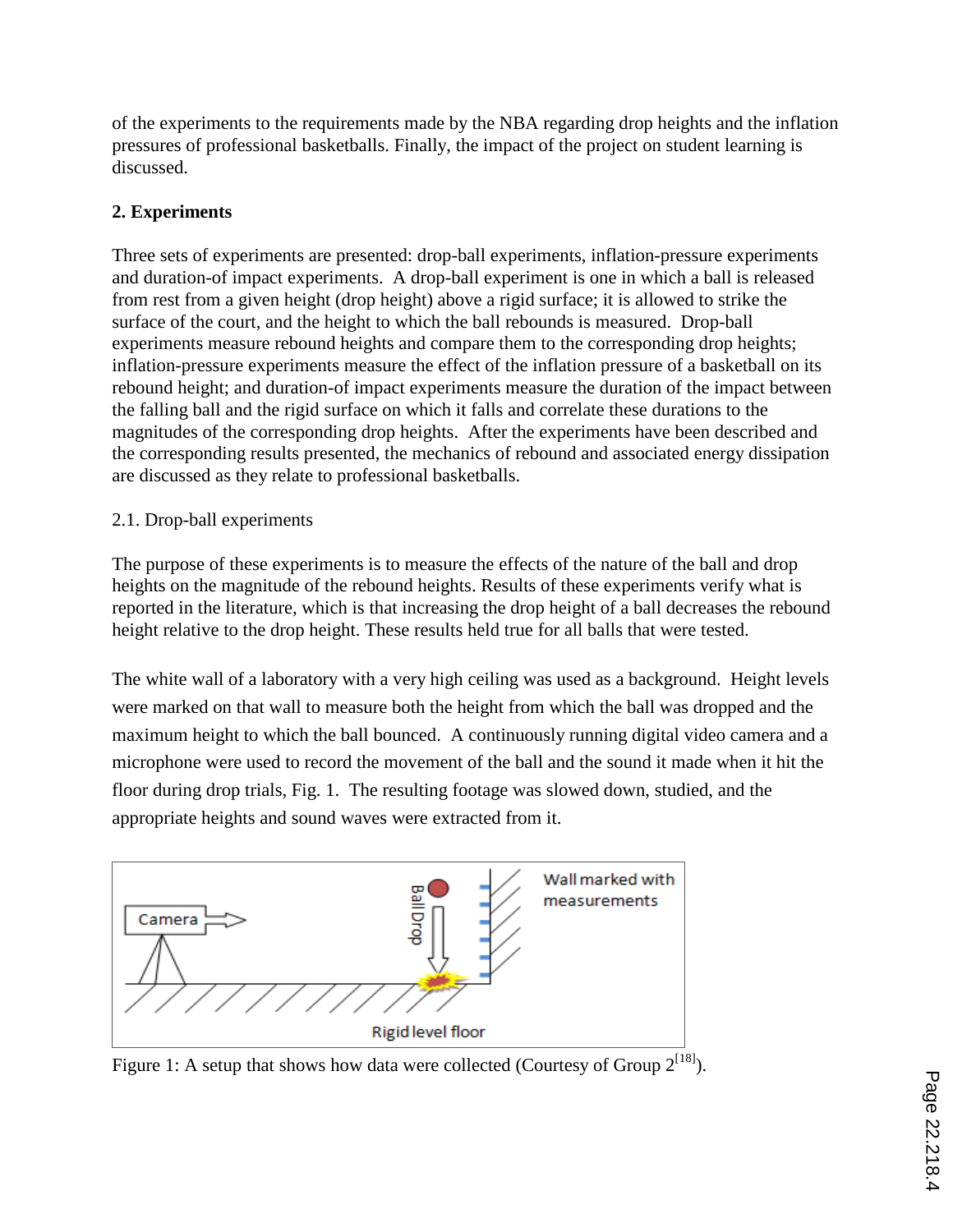Three different kinds of balls were used to collect data: basketballs, tennis balls, and ping pong balls. Each ball was dropped from the same predetermined height onto a rigid and level floor. Three trials were run at each height and for each ball; students took special precautions to avoid rotation of the ball during the experiment. For example, in order to ensure that the balls would be dropped with minimal rotation, chalk marks were placed on the balls to indicate a horizontal dropping point and to help detect rotation, if any. Each ball's horizontal axis of symmetry was lined up with the desired height, the ball dropper's hands were placed on the ball's vertical axis to ensure that the ball fell only due to gravity and all balls were monitored to prevent them from striking the wall nearby. The ball's rebound height was recorded by the camera and extracted from the footage later. The measurement of the balls' height was taken about the horizontal axis of symmetry axis of the balls during both the drop and the rebound. While the falling balls were allowed to impact the ground several times before they were retrieved, only the first rebound height was used in the data shown below. The same fifteen drop heights were used for each ball: 17 ft, 16 ft, 15 ft, 14 ft …3 ft. Each ball was tested four times at each height.

Rebound data collected from these experiments are shown in Figure 2, which displays height ratios as a function of the drop heights. A height ratio is defined as the rebound height divided by the height from which the ball was dropped. It represents a ratio consisting of the maximum gravitational potential energy of the ball after rebound divided by the initial gravitational potential energy that the ball had when it was dropped. In Figure 3, these same data were presented using the coefficient of restitution, which, in these tests, is the vertical speed of the ball immediately after impact divided by the corresponding vertical speed just before impact. Figure 4 presents these same data in terms of the percentage of the initial energy that was dissipated during impact. It was calculated by taking the difference between the mechanical energy that the ball had when it was dropped and the energy that it had immediately after impact and dividing that difference by the energy that the ball had when it was dropped.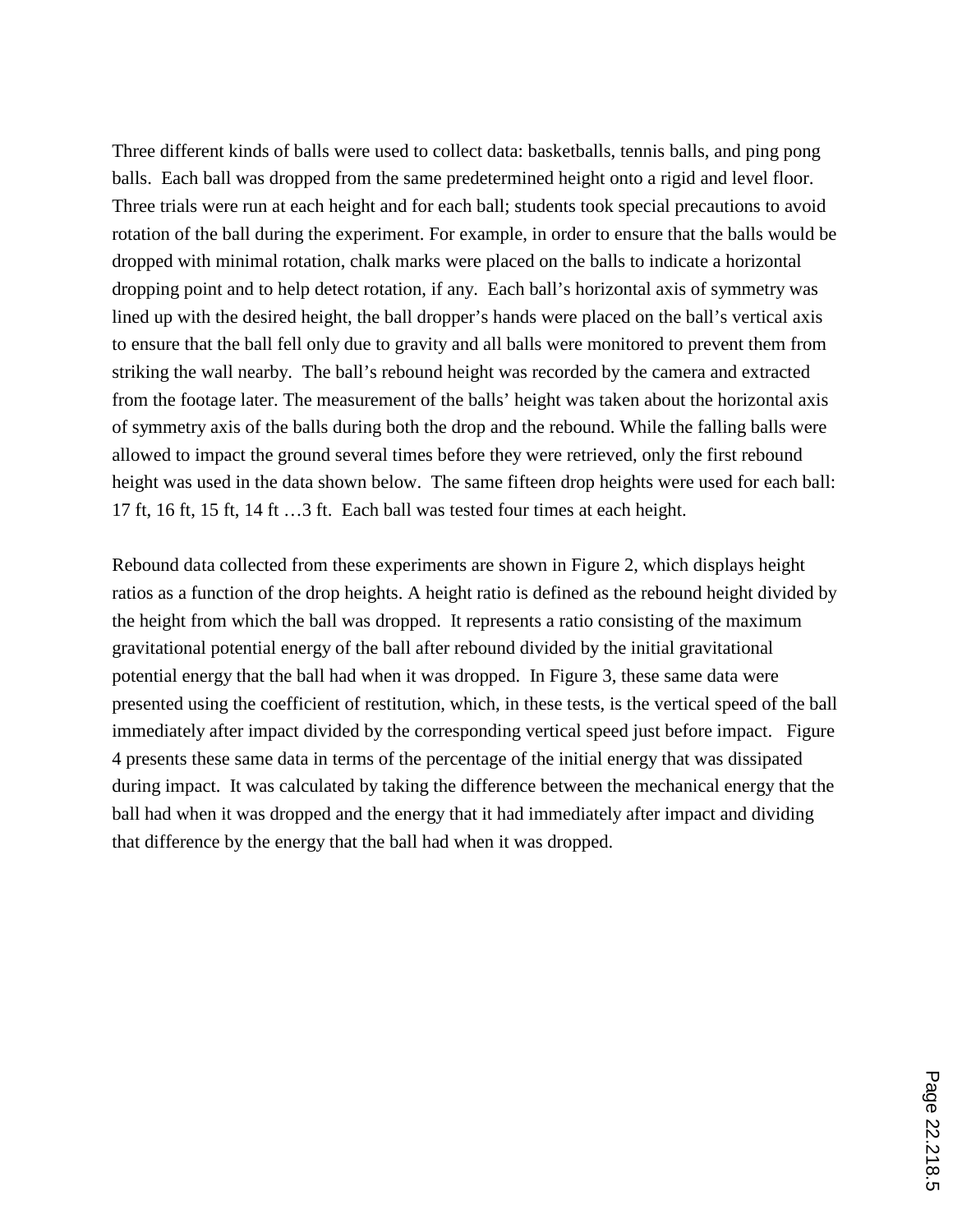

Figure 2: Variation of height ratios with drop heights (ft) (data from Group <sup>[19]</sup>).



Figure 3: Variation of the coefficients of restitution with drop heights (ft).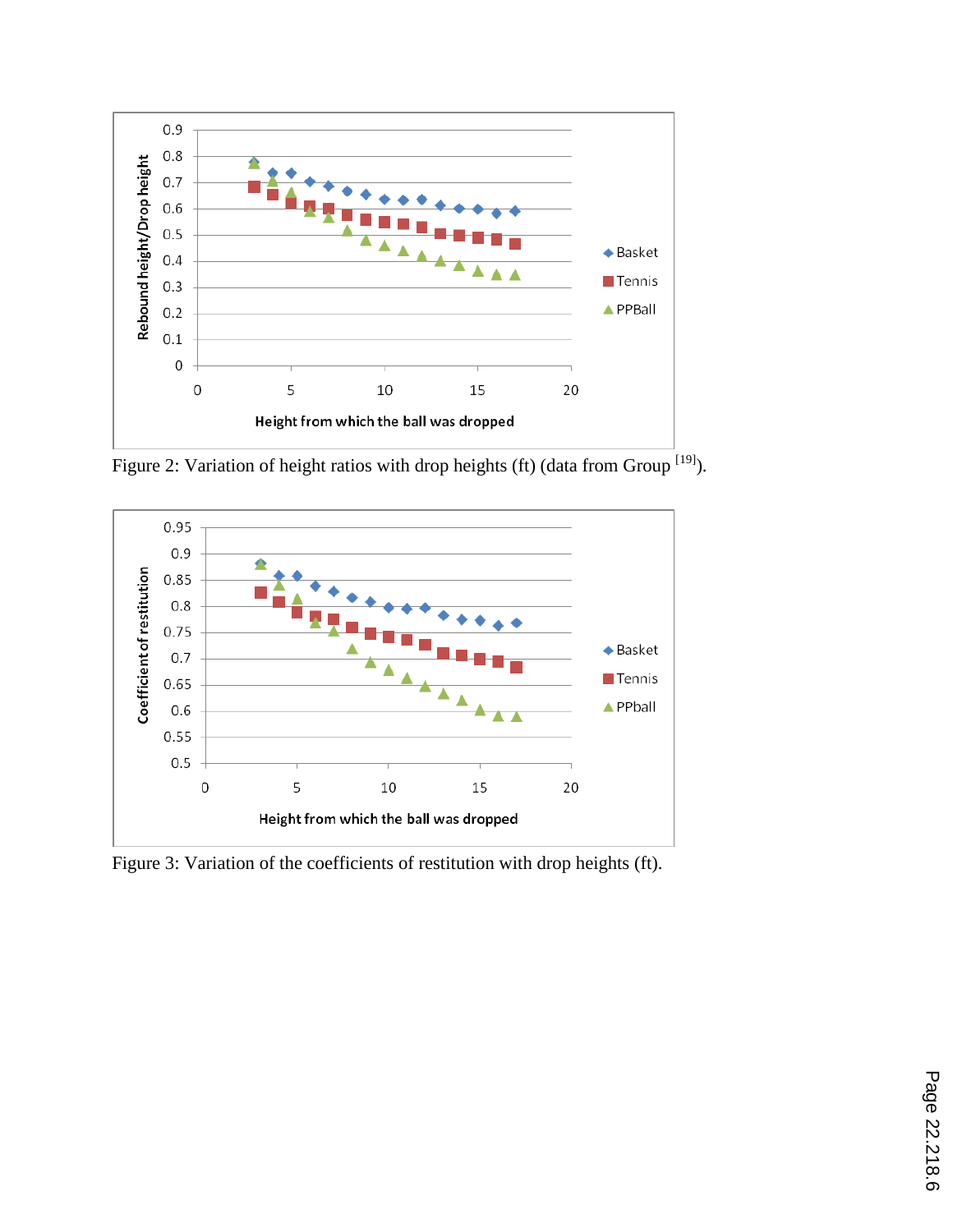

Figure 4: Percent of energy dissipated by the impacts vs. drop heights.

Two observations can be made from these plots: First, the height ratios, shown in Fig. 2, and the coefficient of restitution, shown in Fig. 3, decrease with increasing drop height, indicating that the higher the drop height, the larger the energy dissipated by the impact. This interpretation is verified by the pattern of energy dissipation that is shown in Fig. 4. The results that are shown in Figures 2, 3, and 4 are consistent with what is reported in the literature<sup>[4-10]</sup>. Secondly, it can also be seen that all three balls perform better at relatively low drop heights. Indeed, when drop heights were larger than seven feet, the relative magnitudes of the height ratios and those of the coefficients of restitution of all three balls maintained a consistent pattern throughout the heights that were tested: the values for the basketballs were the highest; those of the ping pong ball were the lowest, while those of the tennis ball lay between the former two. However, for the heights below seven feet, the rank ordering changed and the tennis ball and the ping pong ball switched positions: the values for the basketballs were still the highest; but those of the tennis balls became the lowest, while those of the ping pong balls now lay between the former two. It can be seen that, for all practical purposes, drop heights during basketball, tennis, and ping pong games occur below seven feet.

On average, the ball bounces about 2500 times during a basketball game<sup>[11]</sup>, making the reduction of energy dissipation during impacts very important; also, usually, Guards are between 6 feet and 6 feet 6 inches tall; Forwards between 6 feet 6 inches and 6 feet 11 inches tall; and Centers are at least 6 feet 9 inches tall  $^{[20]}$ . This means that the average heights of professional basketball players are between 6 and 7 feet, which is in drop heights where the basketball is very elastic and dissipates little energy during bounces. It is quite remarkable,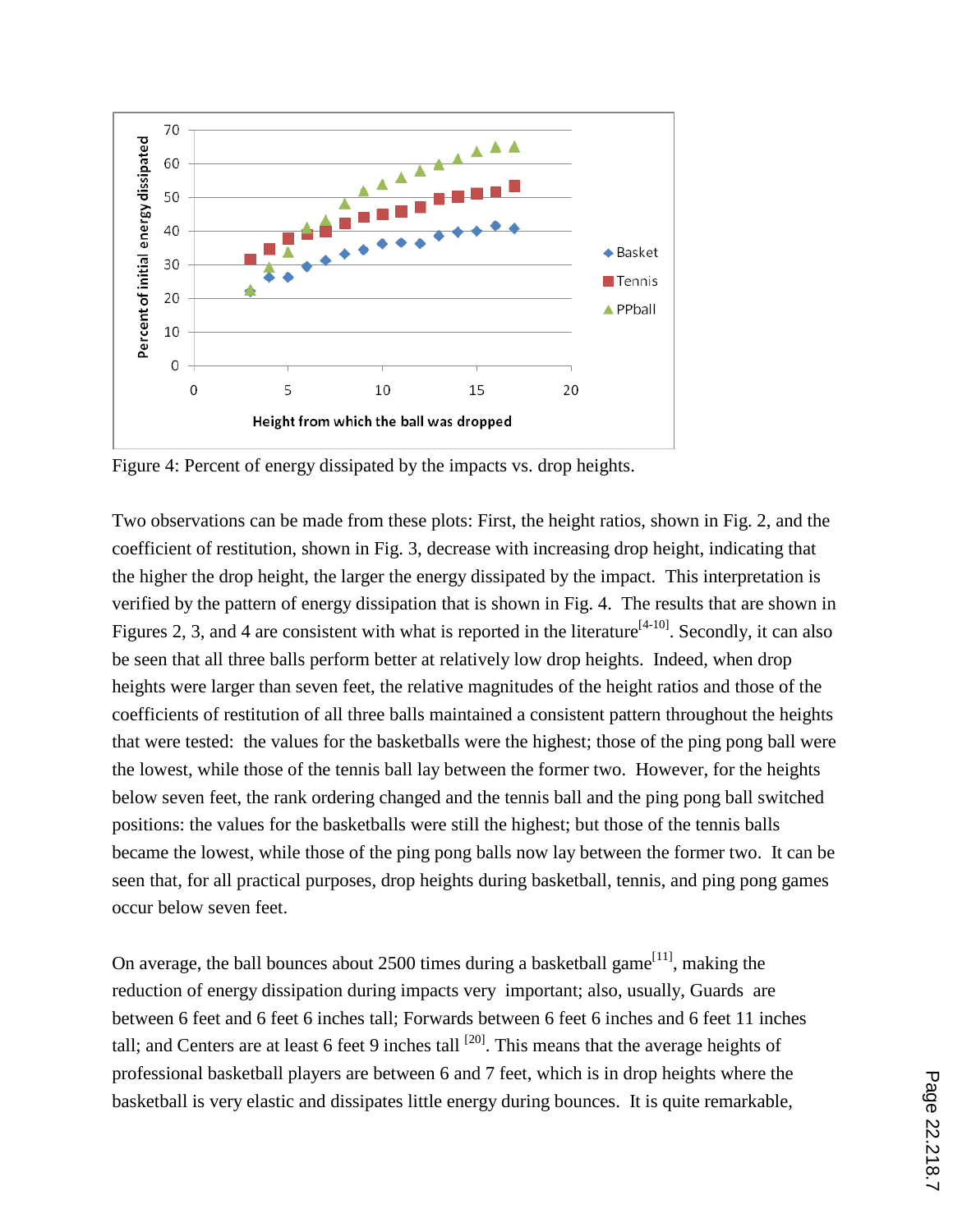therefore, that these three balls are designed to perform best in the ranges of height that are useful during the games in which they are used. It can also be seen that the magnitudes of the coefficients of restitution of the three types of balls maintain a consistent pattern that supports this conclusion.

#### 2.2. Inflation-pressure experiments

Each student group designed an experiment to see how the pressure with which a professional basketball is inflated affected rebound heights. A basketball was inflated to a given level and used in drop tests, as described earlier. The basketball was inflated to a new level and the test was repeated. The process continued until all preselected inflation pressures were tested. Three rounds of tests were conducted: In the first, a drop height of four feet was used in all tests; in the second, the drop height was changed to 6 ft; and in the third, it was moved to 8.7 ft. In all tests, the inflation pressure of the basketball was increased with a simple sportball pump, while the pressure itself was measured with a sportball pressure gauge. In each round of tests, eight different pressure levels were used: 1.4, 2.9, 4.4, 5.9, 7, 9.25, 11.1, and 13.6 psig, where psig designates pounds per square inch of pressure above ambient atmospheric pressure. Five drop trials were run for each tested pressure and the results for that pressure were averaged. A sample plot of the results of these tests is shown in Figure 6 for a drop height of 4 ft.



Fig. 5. The coefficient of restitution vs. internal pressure of the basketball at 4 ft.

It can be seen from Figure 5 that the coefficient of restitution of a basketball increases with increasing inflation pressure, indicating that the higher the internal pressure, the smaller the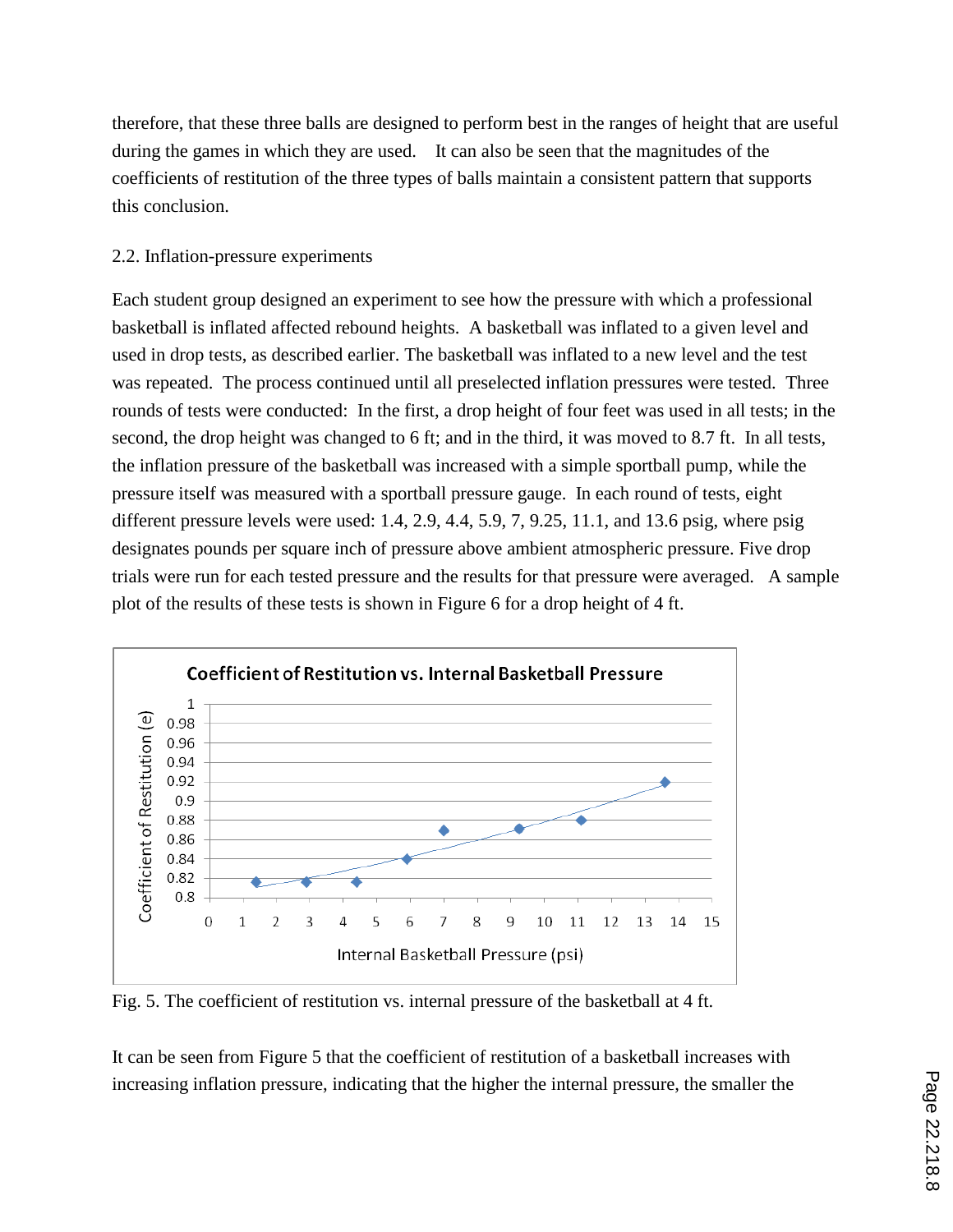energy dissipated during impact, and consequently, the higher the rebound height. These results are consistent with those reported by Fontanella<sup>[11]</sup>. This interpretation can be verified by using a direct plot of the variation of rebound heights vs. inflation pressure, as shown in Figure 6.



Figure 6: Height ratios vs. inflation pressures for two drop heights.

## 2.3. Duration-of-impact experiments

Designing an experiment to measure the duration of impact was a little more complicated. At first, students tried to use film footage obtained from the measurements of bounce heights. It proved inadequate to measure the durations of impact because the speed of the camera was too slow for the phenomenon being observed. They inferred from this that the longest duration of impact was shorter than what the camera could record. Since the speed of the digital camera that was used was about thirty frames per second, they concluded that the duration of the longest impact was less than 1/30 of a second, or 0.034 seconds.

It was decided to use a microphone and sound recording software to record the duration of the impacts of all three balls. Two types of software were popular among students: Audacity<sup>[13]</sup> and Goldwave <sup>[14]</sup>. Hundreds of waves were recorded, identified, and processed. Students could identify the specific portion of the waveform that corresponded to an impact; and, by highlighting it, the chosen software displayed the duration of that part of the waveform. It was determined that an impact that lasted 0.0015 seconds could be detected using either software.

First, the durations of impact from varying drop heights were tested. The same wall and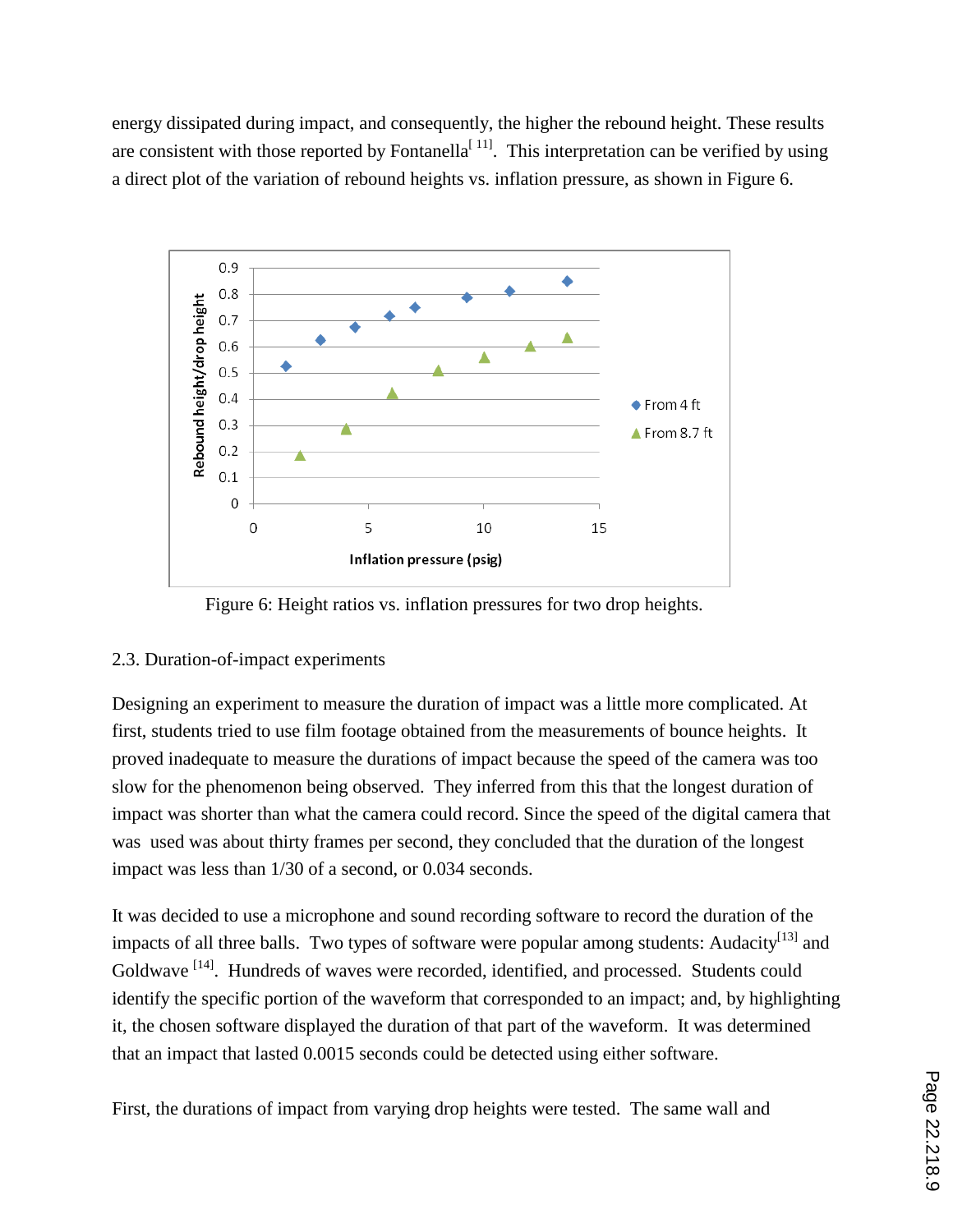markings that were used during drop-ball experiments were used in this experiment. The computer's microphone was placed close to where the balls would make contact with the floor and the position of the microphone was the same spot through all trials. The sound made by the impact of the basketball on the floor was recorded from each of the heights that were used in the first experiment. The tests were repeated in the same manner; first using a tennis ball, then, a ping pong ball.

Some practice was needed in using software to view and analyze the recorded sounds. However, it was possible, after some practice to identify the portion of the waveform that corresponded to an impact relative to background noise, because impact caused the intensity of the recorded sound to increase suddenly for a short time. By highlighting the segment of the waveform that corresponded to the impact, the software displayed the start and end times of the wave pulses created by the impact. The duration of the corresponding sound could be calculated by taking the difference between the two displayed times. The results collected from this process are shown in Figure 7. Data in that Figure show bands wherein the durations of impact are constant. This is due to the fact that the corresponding durations were very close to each other but the resolution of the software did not allow for refined separation of the durations of impact from drop heights that were close to each other. Nevertheless, the general trends are clear: duration of impacts increase as one increases drop heights. By comparing the durations shown in Figure 7 with the dissipations of energy shown in Figure 4, it can be seen that they combine to explain some of the mechanics of impacts. For each of the tested balls, experimental data showed that, when the duration of impacts increased, so did the amount of energy that was dissipated. Similarly, when the duration of impact decreased, so did the amount of energy that was dissipated. We postulated that when a ball was dropped from a high elevation, its impact with the floor was associated with larger deformations, hence larger times of impact, than when it was dropped from a lower height.



Figure 7: Duration of the impacts vs. drop heights.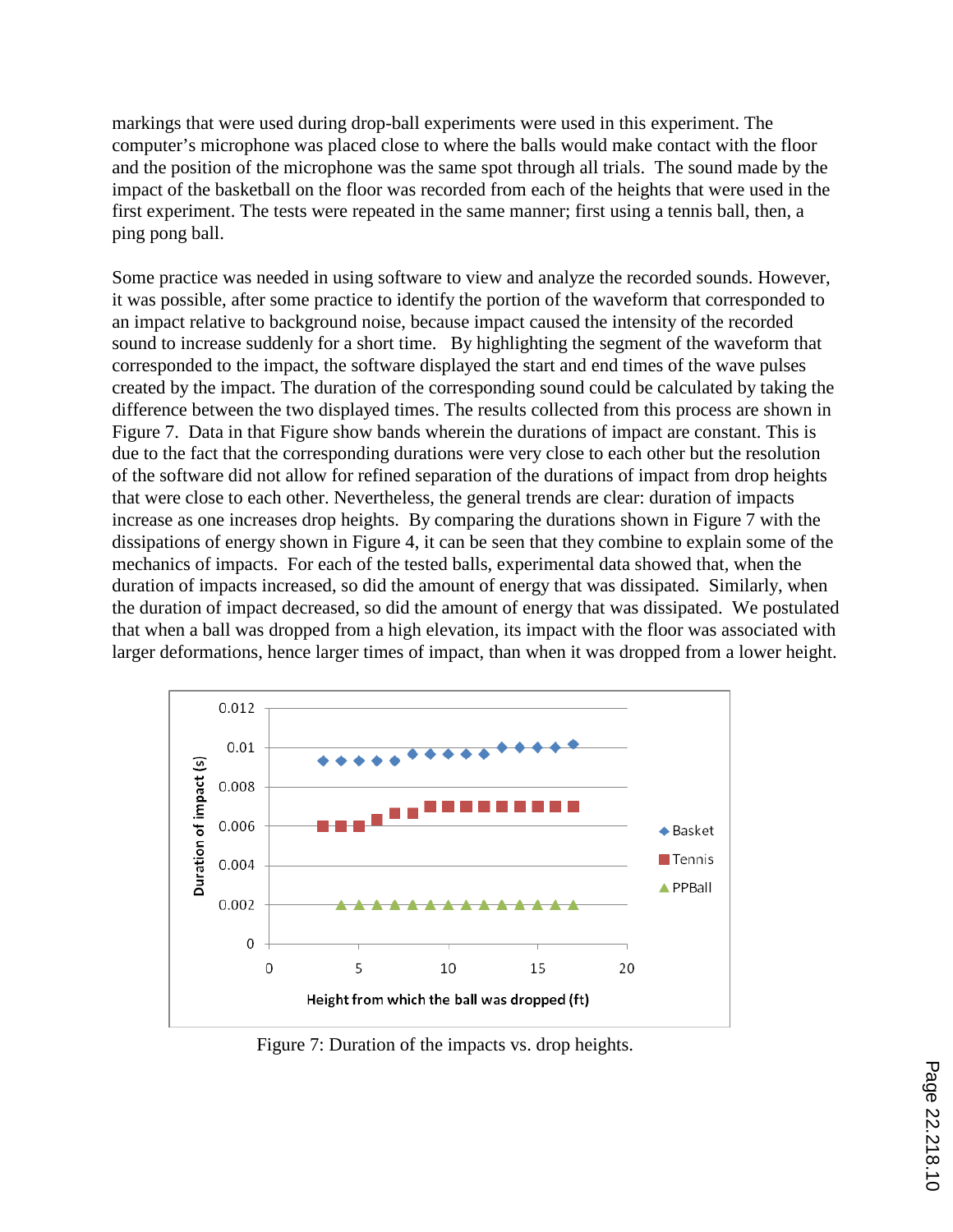## **3. Summary**

At the outset, students had hypothesized that inflation pressures affected the durations of the impact between a basketball and the floor. To test that hypothesis, students tested the same basketball multiple times; the basketball was progressively inflated to different levels of pressure. Before each test, the ball was inflated to a different level of internal pressure. It was found that increasing the inflation pressure of a basketball reduced the duration of its impact with the floor, reduced the energy dissipated during the impact, and increased the height to which the ball rebounded, Figure 6. Internal pressures between 7.5 and 8.5 psi yielded excellent results in that the durations of impacts were low and the rebound heights very large.

It has been established experimentally that, for a given drop height, the rebound height depends upon the nature of the ball; and that, for a given ball, the rebound height depends upon both the drop height and the inflation pressure. Therefore, it is possible to achieve the same rebound height with a given ball by using various combinations of the internal pressure and the drop height. Accordingly, specifying the height from which a basketball is dropped during a ball-drop test and its internal pressure during the subsequent fall is essential in order to interpret the quality of the bounces of different basketballs accurately and without ambiguity.

## **4. Impact on learning**

It is reasonable to ask what impact this dynamics project had on student learning. The impact of the project has three parts: Part one has to do with specific learning outcomes in dynamics; part two has to do with what students learned to do during the projects; and part three has to do with what they gained in the process.

#### 4.1. Learning outcomes.

Specific learning outcomes in the dynamics course are mixed: quizzes and exams that covered central impact and the conservation of energy yielded very good results in that more than 90% of the class could solve the corresponding problems correctly. However, the knowledge that was acquired in central impact did not transfer to the solution of problems involving oblique impact in that only about 40-57% of the class could solve oblique impact problems correctly. However, there was a net reduction in the number of students who failed dynamics compared to what happened before the project was introduced: On average, the percentages of A's and B's in the course did not increase appreciably; but the percentages of C's and D's increased. The specific amounts varied with the class being taught.

4.2. What students learned to do. They learned to:

- Create a model for a real bouncing ball using particle mechanics.
- Apply the use the conservation of energy in the analysis of a bouncing ball.
- Apply the use of the conservation of linear momentum in the analysis of a bouncing ball.
- Apply central impact, inelastic impact, and the coefficient of restitution to a real problem.
- Design experiments.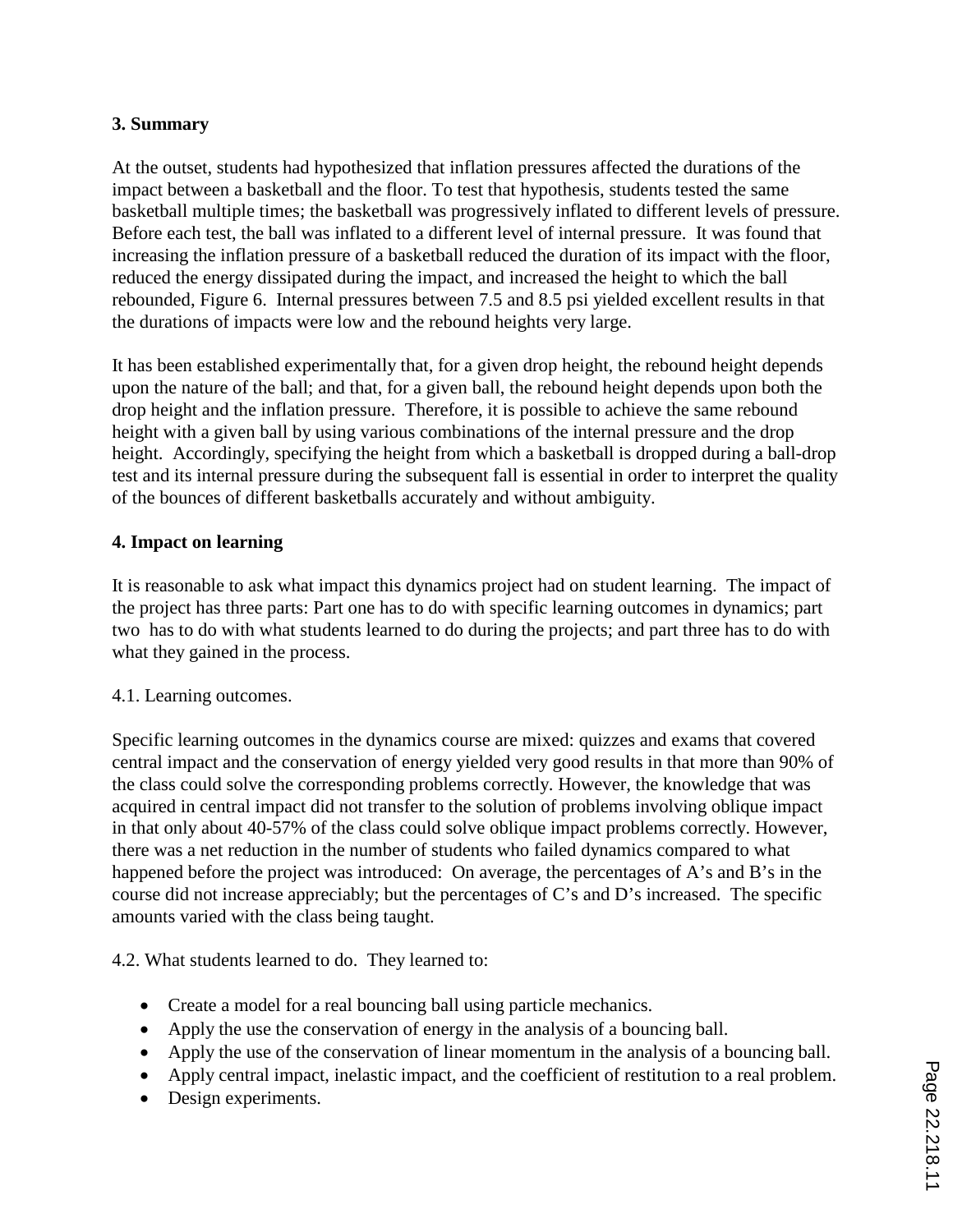- Carry out their experiments and to collect data using software found on the web.
- Interpret data and relate results to what analysis had led them to expect.
- Write report
- Present reports orally
- Work in group

4.3. What students gained. They:

- Engaged another dimension of learning by working on a hands-on project.
- Discovered that, even though the project required a lot of time and energy, the project was fun and more popular than taking an exam. Indeed, when given a choice between an exam and a project of equal weight, students overwhelmingly choose to do a project.
- Had some control over what they did, how they did it, and when they did it.
- (Who started work early) discovered that they could do things over and ask for help, if/ when things did not work well the first time.
- Had ample time do the work in and could pace themselves.
- Experience with working in groups of their peers
- Could divide work among group members and share experiences, skills, and knowledge.
- Had something practical to talk about with their friends who are not studying engineering.
- They found a subculture that provides opportunities for support and commiseration.

#### 4.4. Other forms of impact

Matusovich, Streveler and Miller reported the results of their research on why students choose engineering<sup>[15-16]</sup>. Their work was focused on the subjective task value (STV) construct of Eccles, which is based upon the observation that an individual assigns a personal importance to engaging in an activity. Their salient conclusion is that many students choose engineering because they believe that it is consistent with their sense of self. However, in order to persist in engineering, that belief must be reinforced by the student's personal experience of what engineering is. Accordingly, it appears that whether or not to persist in engineering is not a decision that is made once and forgotten. Rather, it is one that engineering students revisit continually. Accordingly, The authors recommend that, given the diversity of students in engineering, instructors need to give students many examples of ways in which engineering is practiced. Projects in a variety of classes serve that purpose; this dynamics project is one of them.

Finally, in a recent article on adding value to teaching, Chachra asked the following question: "what can we offer that students can't get online? <sup>[17]</sup>" She suggested three things: "Membership" in a learning community, individualized mentorship, and hands-on practice (including access to scientific and engineering equipment)". A project such as the one described in this paper adds all three.